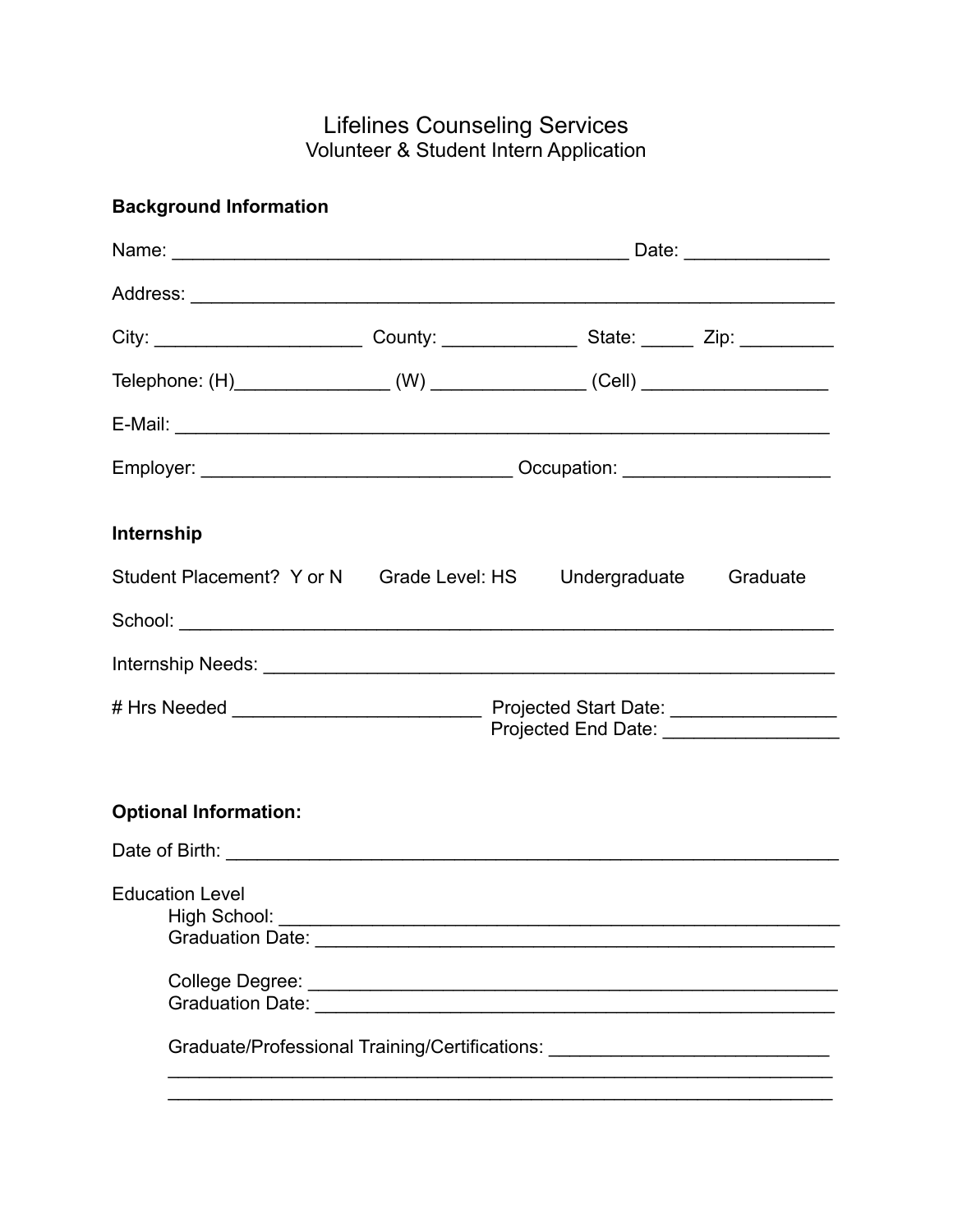| <b>Volunteer Experience</b>                                                                                                                                                                                                           |        |  |
|---------------------------------------------------------------------------------------------------------------------------------------------------------------------------------------------------------------------------------------|--------|--|
|                                                                                                                                                                                                                                       |        |  |
|                                                                                                                                                                                                                                       |        |  |
|                                                                                                                                                                                                                                       |        |  |
|                                                                                                                                                                                                                                       |        |  |
|                                                                                                                                                                                                                                       |        |  |
|                                                                                                                                                                                                                                       |        |  |
|                                                                                                                                                                                                                                       |        |  |
|                                                                                                                                                                                                                                       |        |  |
|                                                                                                                                                                                                                                       |        |  |
|                                                                                                                                                                                                                                       |        |  |
|                                                                                                                                                                                                                                       |        |  |
|                                                                                                                                                                                                                                       |        |  |
|                                                                                                                                                                                                                                       |        |  |
|                                                                                                                                                                                                                                       |        |  |
|                                                                                                                                                                                                                                       |        |  |
| Skills attained:<br><u> and</u> the contract of the contract of the contract of the contract of the contract of the contract of the contract of the contract of the contract of the contract of the contract of the contract of the c |        |  |
|                                                                                                                                                                                                                                       |        |  |
|                                                                                                                                                                                                                                       |        |  |
| Personal References: (Please do NOT name immediate family members)                                                                                                                                                                    |        |  |
|                                                                                                                                                                                                                                       |        |  |
|                                                                                                                                                                                                                                       |        |  |
|                                                                                                                                                                                                                                       |        |  |
| e-mail: $\overline{\phantom{a}}$                                                                                                                                                                                                      |        |  |
| City                                                                                                                                                                                                                                  | State: |  |

| z. Name:  |        |             |
|-----------|--------|-------------|
| Phone: w: |        | cell phone: |
| Address:  |        |             |
| e-mail:   |        |             |
| ``it\     | State: |             |

 $\mathbf{A}$